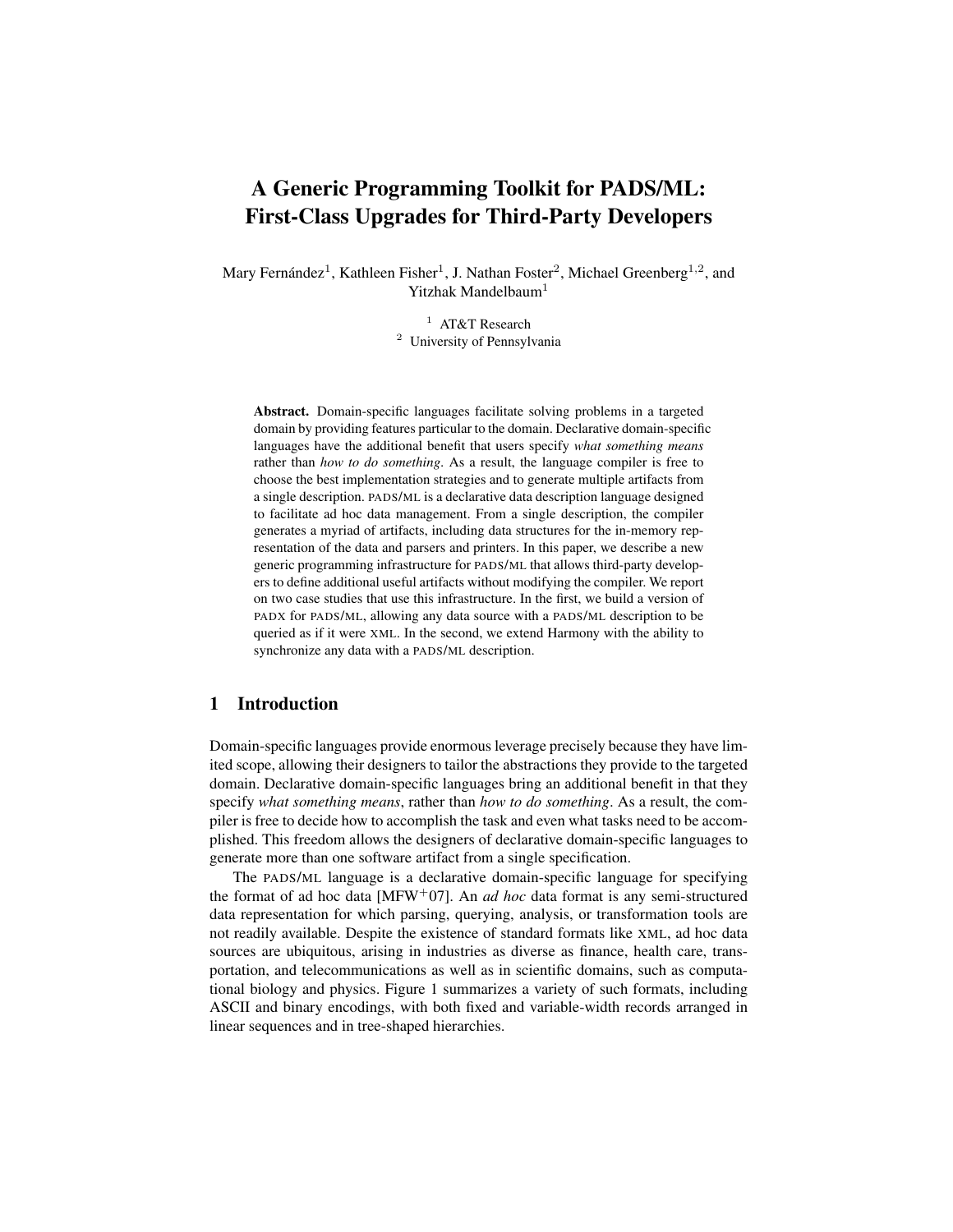| Name                                                    | Use                        | Representation                                           |
|---------------------------------------------------------|----------------------------|----------------------------------------------------------|
| Gene Ontology (GO) [Con]                                | Gene Product Information   | Variable-width ASCII records                             |
| $SDSS/Reglens Data [MHS+05]$ Weak gravitational lensing |                            | Floating point numbers, et al                            |
|                                                         | analysis                   |                                                          |
| Web server logs (CLF)                                   | Measuring web workloads    | Fixed-column ASCII records                               |
| AT&T Call detail data                                   | Phone call fraud detection | Fixed-width binary records                               |
| Newick                                                  | Immune system response     | Fixed-width ASCII records                                |
|                                                         | simulation                 |                                                          |
|                                                         |                            | in tree-shaped hierarchy                                 |
| OPR A                                                   |                            | Options-market transactions Mixed binary & ASCII records |
|                                                         |                            | with data-dependent unions                               |
| Palm PDA                                                | Device synchronization     | Mixed binary & character                                 |
|                                                         |                            | with data-dependent constraints                          |

Fig. 1. Selected ad hoc data sources.

Common characteristics of ad hoc data make it difficult to perform even basic dataprocessing tasks. To start, data analysts have little control over the format of the data; it typically arrives "as is," and the analysts can only thank the supplier, not request a more convenient format. The documentation accompanying ad hoc data is often incomplete, inaccurate, or missing entirely, which makes understanding the data format more difficult. Ad hoc data sources frequently contain errors, which poses another challenge. For some applications, like system monitors, erroneous data is more important than errorfree data; it may signal, for example, where two systems are failing to communicate. Unfortunately, writing code that reliably handles both error-free and erroneous data is difficult and tedious.

The PADS/ML system, like its close ancestor PADS/C [FG05], solves these problems by providing a declarative data description language. A PADS/ML specification describes the physical layout and semantic properties of an ad hoc data source. The language provides a type-based model: basic types specify atomic data such as integers, strings, dates, *etc.*, while structured types such as tuples, records, and datatypes describe compound data. Leveraging the declarative nature of such descriptions, the PADS/ML compiler generates from each description a suite of useful data structures and tools, including a canonical in-memory representation of the data, a canonical meta-data representation called a *parse descriptor*, a parser, and a printer.

Ideally, a system like PADS/ML would permit third-party developers to build new tools for specifications without modifying the compiler. With that goal in mind, the original PADS/ML compiler generated an OCAML functor for traversing the canonical data structure. Although an improvement over PADS/C, which requires modifying the compiler to generate new tools, the PADS/ML infrastructure was insufficient because it only supported tools that *consume* a PADS data representation in a single depth-first, left-to-right traversal. This limitation precludes many useful tools, *e.g.,* those that require a different traversal strategy or that *produce* a PADS/ML data representation rather than consuming one.

To rectify this deficiency, we redesigned the generic tool infrastructure of PADS/ML, leveraging ideas from type-directed programming [Yan98,Hin04]. Given a PADS/ML description, third-party developers can now build a wide variety of generic tools re-

 $\mathfrak{D}$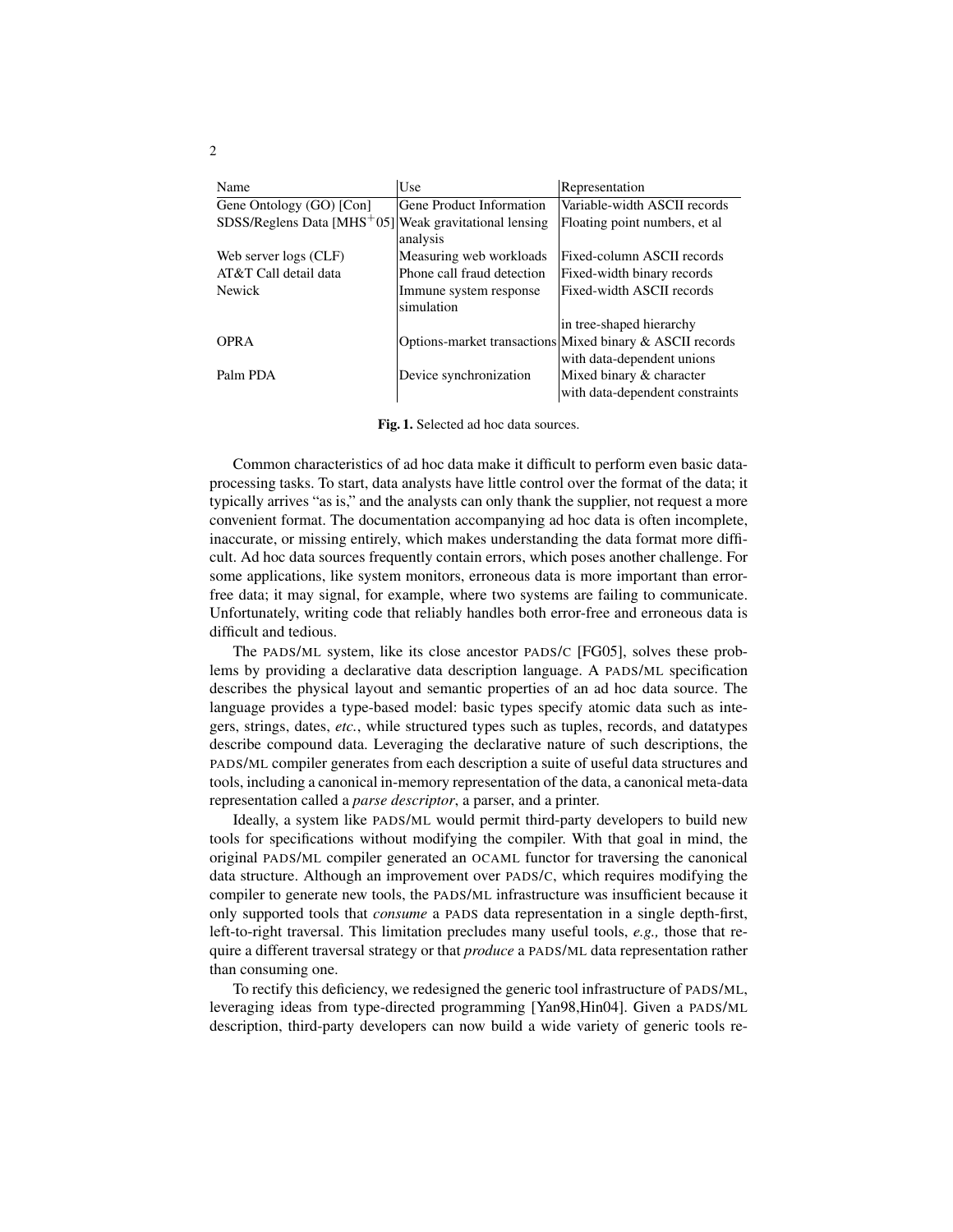lating to the description's in-memory representation and parse descriptor. To illustrate the power of this generic infrastructure, we describe two third-party tools that did not require making tool-specific changes to the compiler: an implementation of PADX [FFGM06], a system for querying any PADS data source as though it were XML; and an extension to Harmony  $[FGK^+07, PBF^+]$ , a system for synchronizing data.

The contributions of this paper are:

- An extension of PADS/ML with a generic tool infrastructure, which permits third parties to easily build new tools for processing PADS data (Section 3).
- A demonstration of how to implement generic programming constructs in OCAML (Section 3).
- Case studies of two non-trivial ad hoc data tools whose functionality was enhanced by using PADS/ML's generic tool infrastructure (Section 4).

We briefly review the PADS/ML data description language in Section 2. We then describe the generic tool framework in Section 3. In Section 4, we describe how the framework was used to build PADX and Harmony. We survey related work and conclude in Section 5.

## 2 A Review of PADS/ML

In this section, we briefly describe PADS/ML; a more complete description appears in earlier publications [MFW+07, Man06]. A PADS/ML description specifies the physical layout and semantic properties of an ad hoc data source. These descriptions are formulated using types. Base types describe atomic data, such as ASCII-encoded, 8 bit unsigned integers (puint8), binary 32-bit integers (pbint32), dates (pdate), strings (pstring), and the singleton types corresponding to literal values. Certain base types take additional OCAML values as parameters. For example,  $pstring(c)$ describes strings that are immediately followed by the character c. Structured types describe compound data built using standard type constructors such as tuples and records for specifying ordered data, variants for specifying alternatives, and lists for specifying homogeneous sequences of data. Type constraints describe data satisfying arbitrary programmer-specified semantic conditions—*e.g.,* that a string pstring has at least ten characters. The following subsections illustrate PADS/ML types further using Cisco router configuration files as an example.

#### 2.1 Example: Cisco router configuration

A configuration file for a Cisco router sets the values of parameters that control the router's behavior. The configuration language contains hundreds of commands, and a typical configuration file has hundreds of commands with thousands of parameters. A configuration file lists commands, one per line, where the first word on the line is the command and the remaining words are parameters. A command may depend on other commands, indicated by indentation. Additionally, configurations may include comments, marked by "!". Figure 2 shows an excerpt of such a file.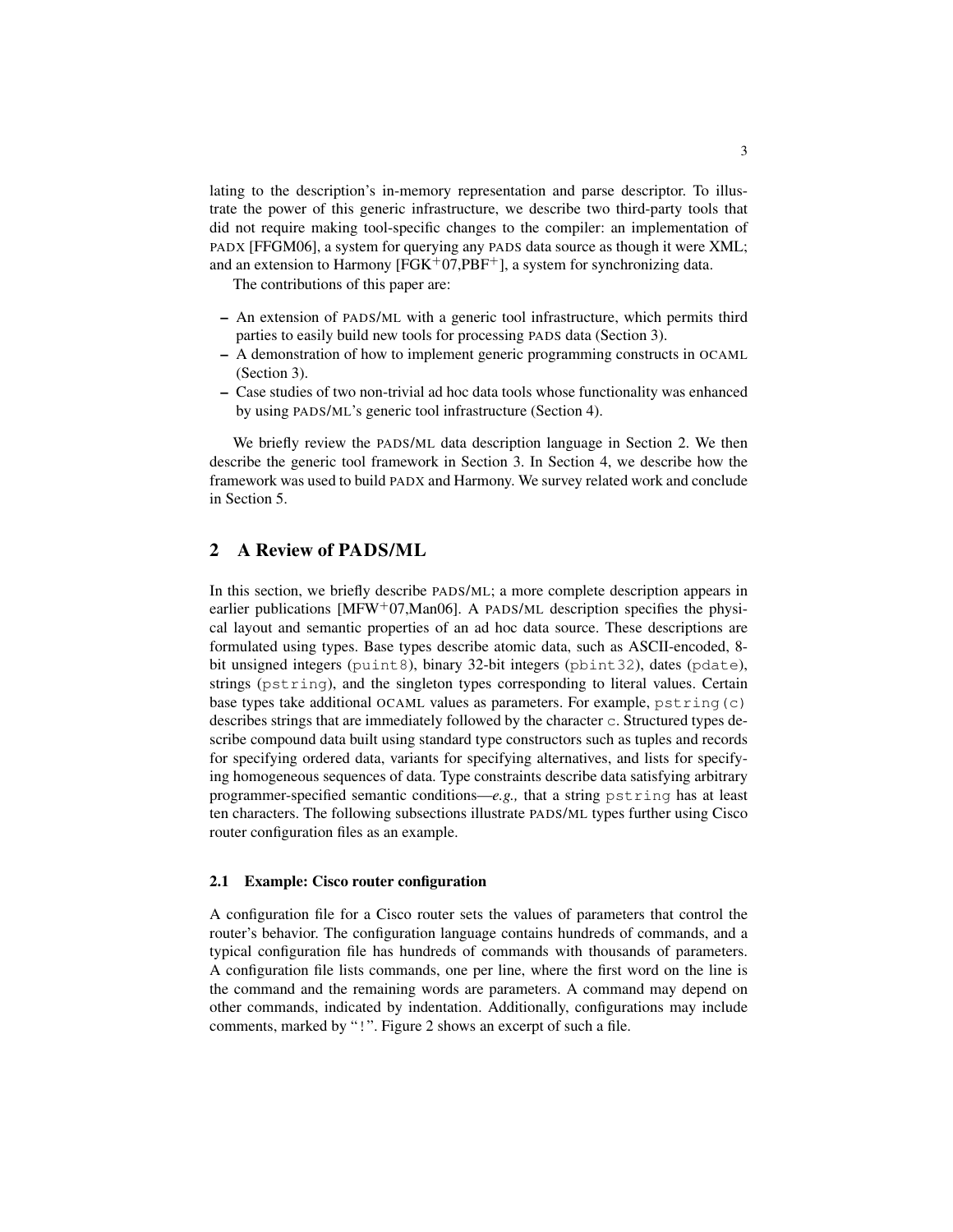```
version 12.0
!
hostname anaconda
username viking password 5 AF334003CC2
policy-map mis_policy_90:100_output_12K
  class rt_class
    priority
    police cir percent 90 conf-act tx
end
```
4

#### Fig. 2. A tiny excerpt of a Cisco router configuration file.

```
ptype command = cmd_name * ' ' * cmd_args
ptype section (min_indent : int) = {
  indent: [i: pstring_ME("/^ */") | length i >= min_indent];
  start_cmd: command; peol;
  sub_cmds: section(length indent + 1) plist(No_sep,Error_term)
}
ptype config_element =
    Section of section (0)
  | Comment of pre "/ *[!].*$/" * peol
ptype source = config_element plist(No_sep,No_term)
```
Fig. 3. Simplified description of Cisco configuration files.

Figure 3 contains a simplified PADS/ML description of the Cisco configuration file format. The description is a sequence of type definitions. The first definition, command, describes a single command consisting of a command name followed by its arguments. The section type describes a group of related commands. A command is deemed to be a child of an earlier command if its indentation is greater. To express this constraint, section is parameterized by the expected minimum indentation, and its identation is checked against the parameter. The section type is a record with three fields. The first field indent describes the indentation preceding every command. It detects a decrease in indentation level signals, which signals the end of a command group, using a *constraint*. The second field, start\_cmd, describes the first command of the section, and the third field, sub\_cmds, describes the list of its subcommands.

The plist constructor defining the subcommand list takes three parameters: on the left, the element type; on the right, an optional *separator* that delimits list elements, and an optional *terminator*. In this example, the list has no separators; it terminates when it encounters an element with an error. Next, config element uses a variant type to indicate that an element of a configuration file can be either a section or a comment line. Lastly, the type source describes a complete Cisco configuration file as a list of elements with no separator and no special terminator. It is terminated with the default terminator of the end-of-file.

#### 2.2 Compiling PADS/ML

Given a description, the PADS/ML compiler creates an OCAML library containing types for the in-memory representation and for the parse-descriptor body for each type in the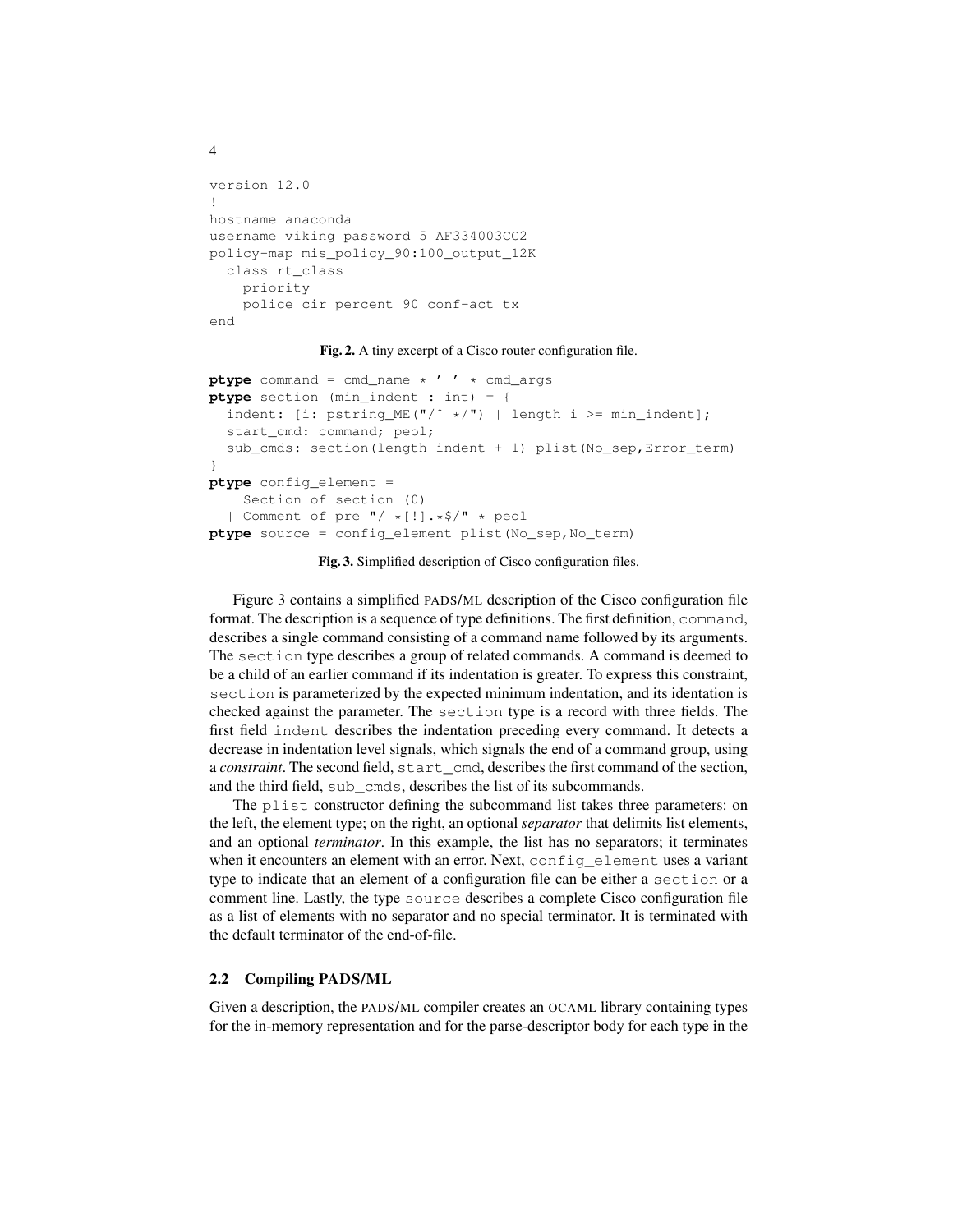```
type source = Config_element.rep plist
type source_pd_body = Config_element.pd_body plist_pd_body Pads.pd
module Source :
 sig
   type rep = source
   type pd_body = source_pd_body
   type pd = pd_body Pads.pd
   val parse : Pads.handle -> rep * pd
   val print : rep -> pd -> Pads.handle -> unit
   module MakeTyrep (GenFunTys:GenFunTys.S) : sig
     val tyrep : ...
    end
    ...
 end
```
Fig. 4. Selected software artifacts generated from the source type.

PADS/ML description. It also contains a module with functions for parsing and printing the data, and a functor for creating a runtime representation of the types. Figure 4 shows the signature of the module produced for the type source from Figure 3.

For reference, we note that the structure of the parse descriptor reflects that of the representation. Every parse descriptor has a header with meta data describing the entirety of the corresponding representation (error information, *etc.*), and a body, consisting of descriptors for each subcomponent. Therefore, every parse descriptor has the type pd\_header  $\star$  'pdb, for some parse-descriptor body type 'pdb. We use the abbreviation 'a pd = pd\_header  $\star$  'a to express this structure.

## 3 Generic Programming for Ad hoc Data

In a data-processing pipeline, several steps typically occur between parsing and printing. Some steps may be application specific, but many others can be expressed generically and applied to data of any type. Examples include compression and decompression, pretty printing, flattening, database formatting, cleaning, querying, conversion to and from generic formats such as XML and S-expressions, summarization, data generators (*e.g.,* for testing), and transformations like those described in the "scrap-yourboilerplate" series [LP03,LP04,LP05]. Given the variety and number of generic operations, we wish to provide third-party developers with a mechanism to express such operations, without having to modify the PADS/ML compiler.

We use the term "generic" to mean *type indexed*. A type-indexed function defines a family of functions, with one member of the family for every type in the index. A type-indexed function can be constrasted with a *polymorphic* function, which is a single function that can be used at many different types. Because PADS/ML descriptions consist of types, it is natural to express algorithms that are generic to any description as functions indexed by the types of the in-memory representation and the parse descriptor.

Previously, we introduced a generic-tool framework for PADS/ML to support thirdparty tool development [MFW+07]. While this framework was sufficient to code a number of useful functions, it had limitations. Specifically, it only supported functions that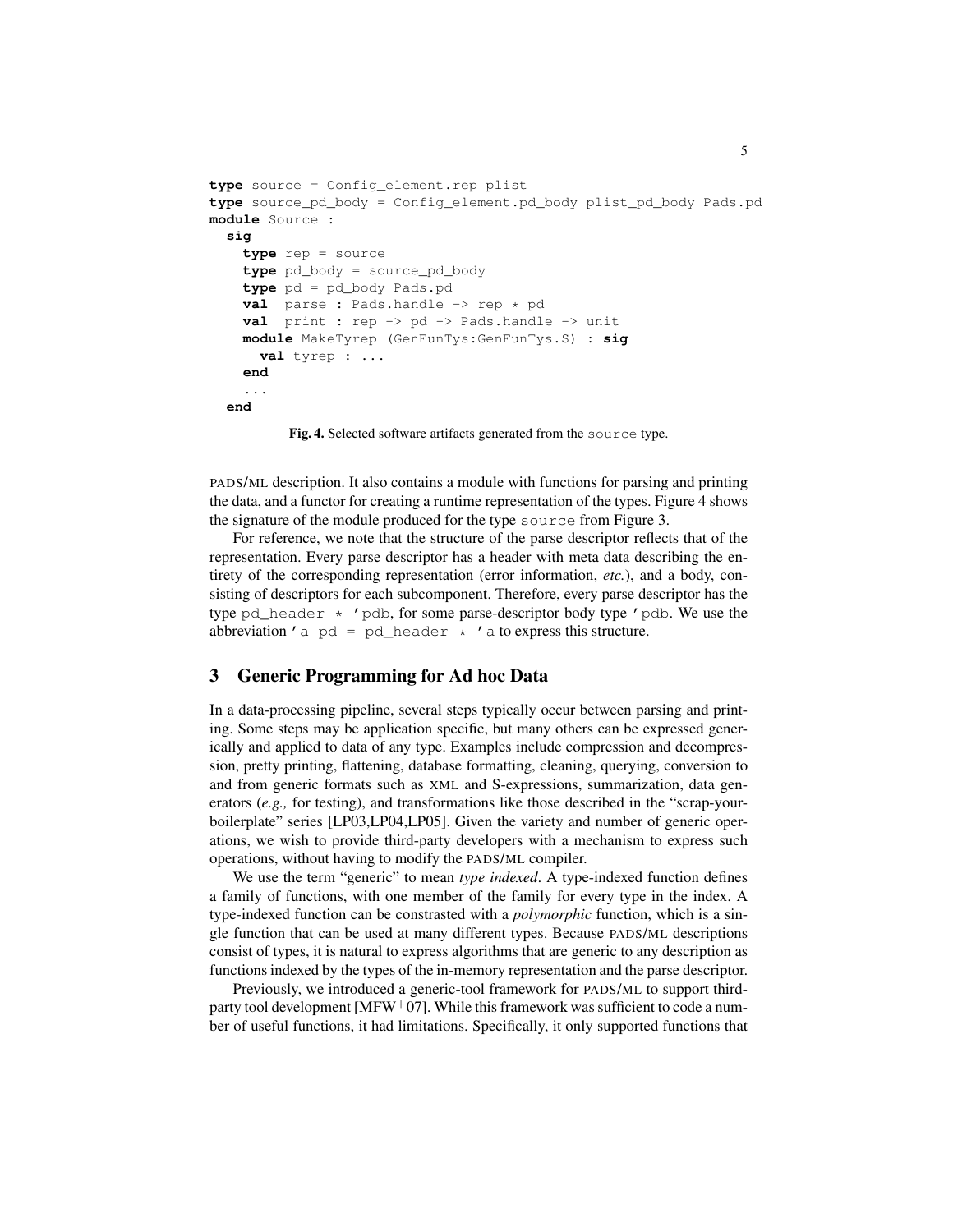```
type summary = ... (* uniform data summary type. *)
type seed = ... (* seed value used in data generation. *)
('r, 'b) pretty_print = 'r -> 'b Pads.pd -> string
('r, 'b) flatten = 'r -> 'b Pads.pd -> (string * string) list
('r, 'b) decompress = in_channel -> 'r \times ('b Pads.pd)<br>('r, 'b) summarize = 'r \rightarrow 'b Pads.pd -> summary ->
                       = 'r -> 'b Pads.pd -> summary -> summary
('r, 'b) clean = 'r * 'b Pads.pd -> 'r * 'b Pads.pd
('r, 'b) generate = seed -> 'r * ('b Pads.pd)
```
Fig. 5. Type constructors for selected generic functions.

could be implemented by consuming the in-memory representation of PADS/ML data in a single depth-first, left-to-right traversal.

In this section, we present a fully redesigned framework that supports a much broader range of generic functions. We begin with an overview of our new framework. Then, we provide two examples of how the system is used, from the perspectives of both the user and the tool developer. Finally, we will describe the implementation of the generic tool framework, including the details of type representations.

#### 3.1 Overview

6

In our generic-programming architecture, three different "actors" cooperate to build and use each generic function  $f$ : the end user, the PADS/ML compiler, and the tool developer. When a user wants to apply a generic function  $f$  to data of a particular type  $\tau$ , she needs to *specialize* f to  $\tau$ , that is, select the member of f appropriate to  $\tau$ . We use the notation  $f[\tau]$  to denote this member. Note that for every type-indexed function f, there is a type constructor  $\sigma$  that relates the type indices of f to the types of members of f—specifically,  $f[\tau] : \sigma(\tau)$ . For example, Figure 5 lists type constructors for some useful generic functions.

While, conceptually, specialization involves types  $\tau$ , in reality, OCAML provides no way to manipulate, or even access, types in code. Therefore, we must encode type indexes as runtime values, which we call *type representations*. A function specialize, defined in the PADS/ML runtime, instantiates generic functions to particular types using the type's runtime representation. All type representations are built from a set of combinators, which we will describe in greater detail at the end of this section. In principle, the user can use the combinators to construct type representations by hand. In practice, though, such constructions are tedious boilerplate and therefore best generated automatically. Therefore, the PADS/ML compiler generates the runtime representations for each PADS/ML type, along with all of the other generated software artifacts.

The tool developer is responsible for writing  $f$  as a type-indexed function. In OCAML, a natural way to express such functions is by pattern matching on a representation of the type. Therefore, the developer implements  $f$  by specifying the generic function's behavior for each PADS/ML type constructor, including base types, records, tuples, variants, and user-defined types. Note that the role of "tool developer" might be played by a range of users, from PADS/ML developers to data analysts. Our goal is that tool developers should not need any expertise in PADS/ML internals to be productive, although we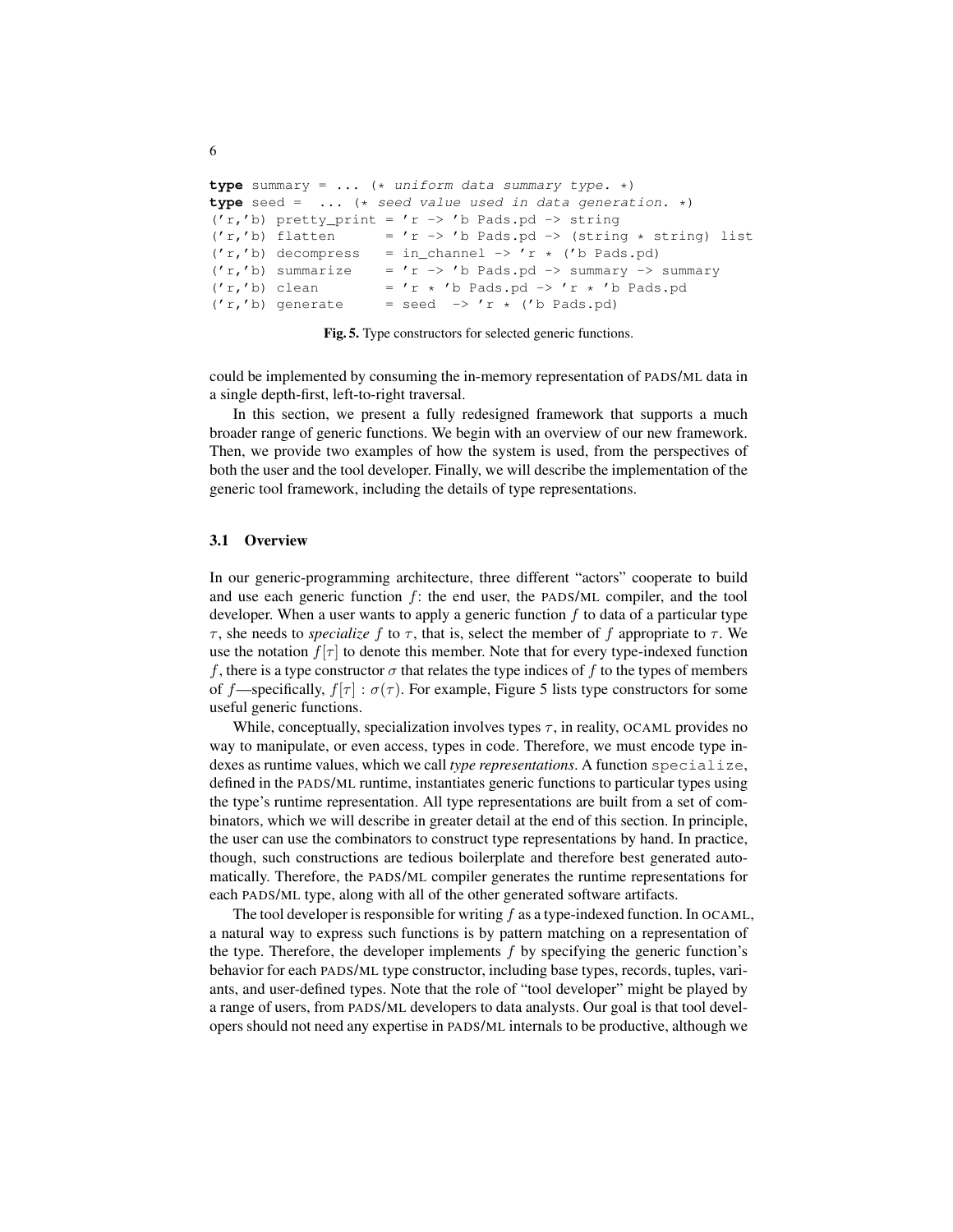```
<Left>
  <fst>""</fst>
  <snd>
     <fst><fst>version</fst><snd>12.0</snd></fst>
     \langlesnd\rangle\langle/snd\rangle</Left>
```
Fig. 6. Cisco config command version 12.0 encoded in XML using a canonical, sums-ofproducts schema.

do expect a higher level of programming expertise for tool developers than for average PADS/ML users.

#### 3.2 Example: conversion to XML

We begin with an example use of a generic function  $\text{to\_xml}$  that translates any PADS data to a corresponding canonical XML representation.<sup>3</sup> This canonical representation uses one schema to encode all data as anonymous sums of products. We explain our choice of this simple encoding when we dicuss the implementation of  $\text{to\_xm}1$ .

In the example, the end-user wants to translate Cisco configuration data into XML, so she needs to specialize the generic function  $\pm \circ$  xml to the source type from the Cisco description of Figure 3. The user might perform this conversion as follows:

```
module SourceTyrep = Cisco.Source.MakeTyrep(TXTys)
let source to xml = specialize to xml SourceTyrep.tyrep
let r,pd = ... Cisco.Source.parse ... ;;
let source_xml = source_to_xml r pd "Config"
```
In the first line, she creates a representation of the type source by applying the functor MakeTyRep, generated by the compiler for this purpose, to the module TXTys defined by the to\_xml tool writer to specify the type structure of that tool. In the second line, she specializes the generic function to\_xml to the type source, creating the function source\_to\_xml. She then parses the configuration file to create a data representation  $r$  and its corresponding parse descriptor  $pd$ . Finally, she applies the specialized conversion function to  $r$ , pd, and a tag for the resulting XML element, yielding an XML representation of the data. Figure 6 shows the result of converting the command "version 12.0" in Figure 2 into XML using the to\_xml function.

Next, we turn to the tool developer's task of implementing the generic function to  $xml$ . Figure 7 shows an excerpt of the code. The first four lines define the type constructor TXTys, which describes the types of the specializations of the generic function to\_xml. The implementation of the generic function follows. It is actually a record with one field for each type constructor that can appear in a type index. Each field defines a function that specifies how the generic function behaves for the corresponding type constructor.

 $3$  We presume a type xml with two constructors: PCData, for atomic values, and Element, for structured values; and a pretty-printer for such values.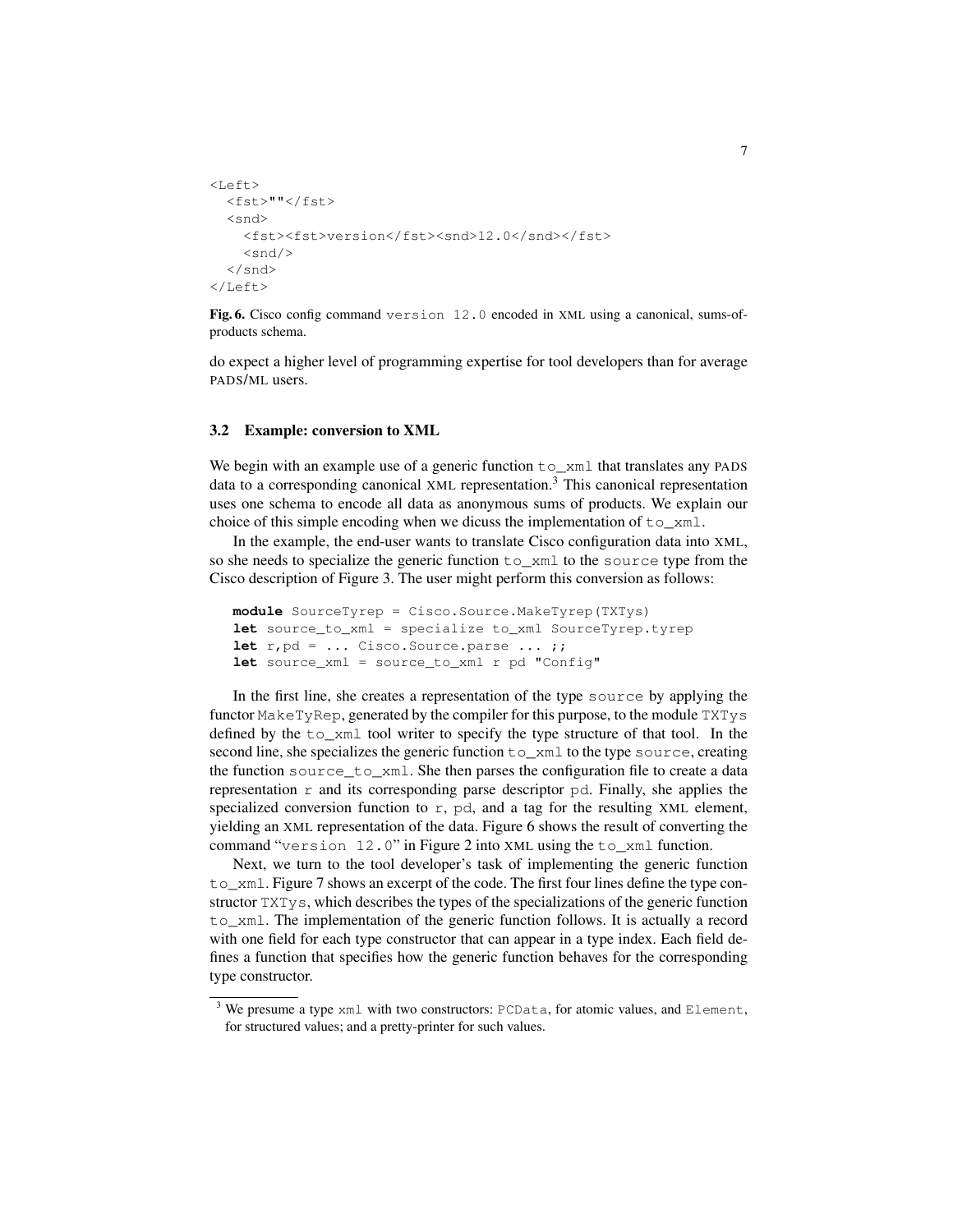```
module ToXMLTycon =
struct
  type ('a,'pdb) t = 'a \rightarrow 'pdb pd \rightarrow string \rightarrow xml
end
module TXTys = GenFunTys.MakeGeneric(ToXMLTycon)
let rec to_xml = \{ TXTys.
  int = (fun i (hdr,()) tag \rightarrowElement(t, [PCData(string of int i)]));
  tuple = (fun a_t y b_t y (a,b) (hdr, (a_p d, b_p d)) tag -let a_xml = specialize to_xml a_ty a a_pd "fst" in
     let b_xml = specialize to_xml b_ty b b_pd "snd" in
       Element(tag, [a_xml;b_xml])
  );
  sum = (fun a_t v b_t v v (hdr, v_pdb) taq ->
     match v,v_pdb with
       Left a, Left a_pd ->
          Element(tag,[specialize to_xml a_ty a a_pd "Left"])
     | Right b,Right b_pd ->
           Element(tag, [specialize to_xml b_ty b b_pd "Right"])
  );
  defined = (fun a_ty (from_t, to_t) (from_pdb, to_pdb)
                  t (hdr, t pdb) tag \rightarrowspecialize to_xml a_ty (from_t t) (hdr,(from_pdb t_pdb)) tag
  );
}
```
Fig. 7. Excerpt of a generic converter to XML.

For the sake of brevity, we have simplified the implementation of  $\text{to\_xml}$ . In the full implementation, there are cases for most of OCAML's base types and a default case. The cases for sums and products have additional parameters to support n-ary sums and products with field and constructor names, and nullary constructors, thereby fully supporting OCAML's named records and variant types. Additionally, parse descriptor headers are included in the XML when they indicate an error in the data.

The case (*i.e.,* field) for integers, int, takes the representation of a parsed integer and its parse descriptor as arguments. It returns a representation of that integer wrapped in the XML constructor PCData. More interesting is the field tuple, which corresponds to the case for binary products. The first two arguments,  $a_t y$  and  $b_t y$ , represent the types of the tuple components. They are used to specialize to\_xml for use with those components. The next two arguments are the tuple to be converted and its parse descriptor. The last argument is the tag to be used when constructing the XML element. The first two lines of the function body translate the components into XML by specializing  $\pm \circ$  xml to the type of each tuple component and applying the result to the appropriate component. Note that this "appropriateness" is statically checked by the OCAML compiler (that is, unless the components have the same type, inverting the type representations will result in a type error.) Finally, the XML for the components is bundled into a single element with the tag specified by the final argument.

8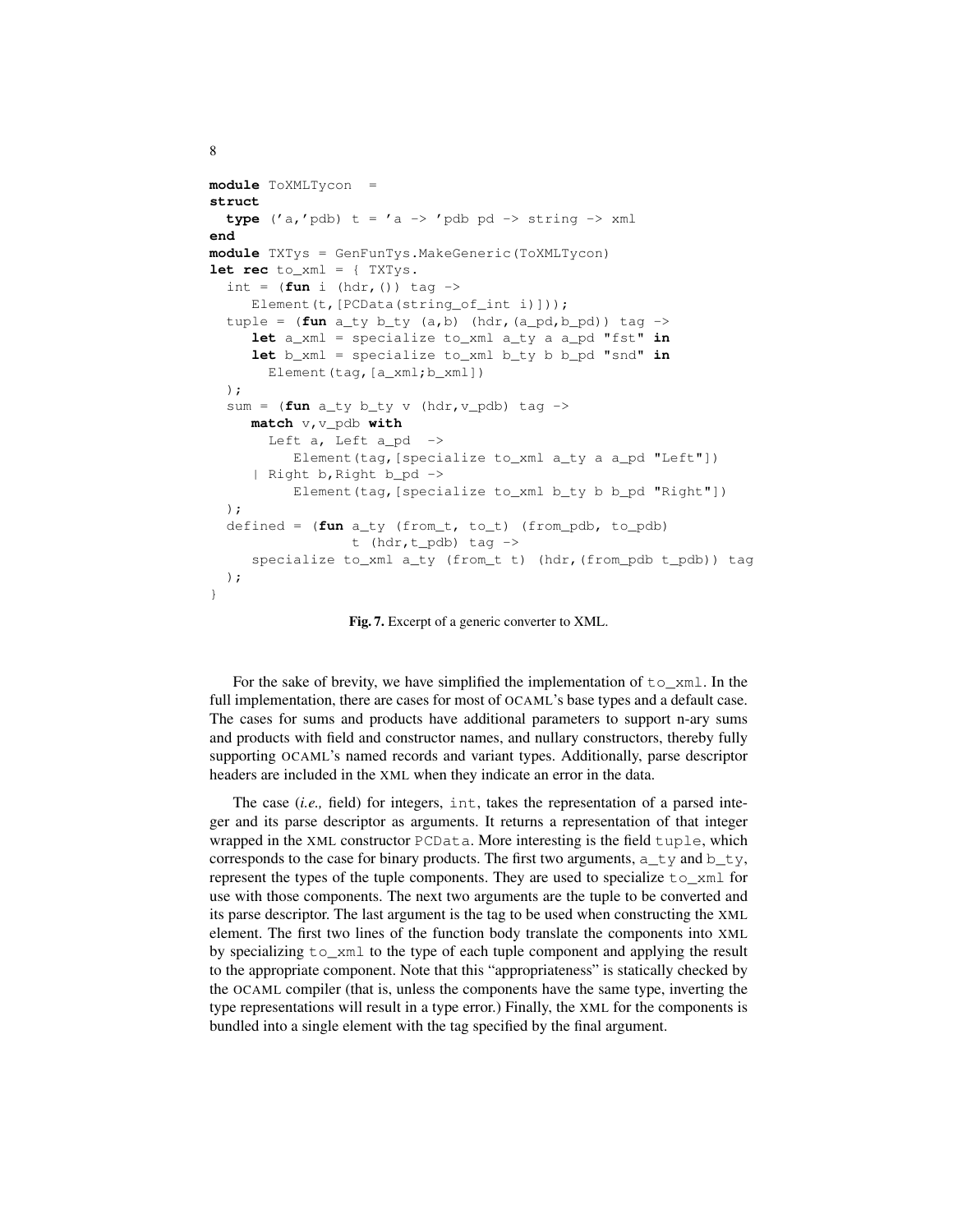```
module FromXMLTycon =
struct
  type ('a, 'pdb) t = xml \rightarrow ('a * 'pdb pd)end
module FXTys = GenFunTys.MakeGeneric(FromXMLTycon)
let rec from_xml = { FXTys.
  int = (fun Element(\_,[PCData(s)]) \rightarrowtry int of string s, (good hdr,())
     with Failure "int_of_string" -> 0, (error_hdr,()));
  tuple = (fun pos a_name a_ty b_ty Element(_,[a_xml;b_xml]) ->
     let (a,a_pd) = a_ty from_xml a_xml in
     let (b,b_pd) = b_ty from_xml b_xml in
       (a,b), (valid_hdr, (a_p, b_p))
  );
  sum = (fun pos a_name a_ty a_empty b_ty b_empty -> function
       Element(_, [Element("Left", _) as a_xml]) ->
         let a,a_pd = a_ty from_xml a_xml in
           Left a, (valid_hdr, Left a_pd)
     | Element(_,[Element("Right",_) as b_xml]) ->
         let b, b_pd = b_ty from_xml b_xml in
           Right b, (valid_hdr, Right b_pd)
  );
  defined = (fun a_ty (from_t, to_t) (from_pdb, to_pdb) a_xml ->
     let a,(h,a_pdb) = a_ty from_xml a_xml in
       (to_t a),(h,to_pdb a_pdb)
  );
}
```
Fig. 8. Generic converter from XML.

The case for binary sums follows the same pattern as that of binary tuples. For userdefined types, we borrow from Hinze [Hin04], requiring the tool writer to use functions that convert between the user-defined type and a sum-of-products type (similarly for the parse descriptor). These compiler-generated conversions are supplied by the caller of the tool as the second and third arguments of the defined field (the first argument is a representation of the sum-of-products type). In our example, we are mapping from a type to XML, so we use the "from" conversion function.

#### 3.3 Example: conversion from XML

A significant improvement in the new generic interface for PADS/ML is that it does not limit developers to writing functions that consume data. To illustrate this point, we define in Figure 8 the implementation of a generic function from\_xml that *produces* data of a given type from XML input.

The implementation mirrors that of  $\text{to\_xml}$ . The first four lines specify the type constructor for the generic function and create the type of the  $f_{\text{r}}$  cm  $\text{cm}$  generic function. The field definitions for from\_xml follow the same pattern as those for to\_xml, producing data rather than consuming it. One difference relates to parse descriptors.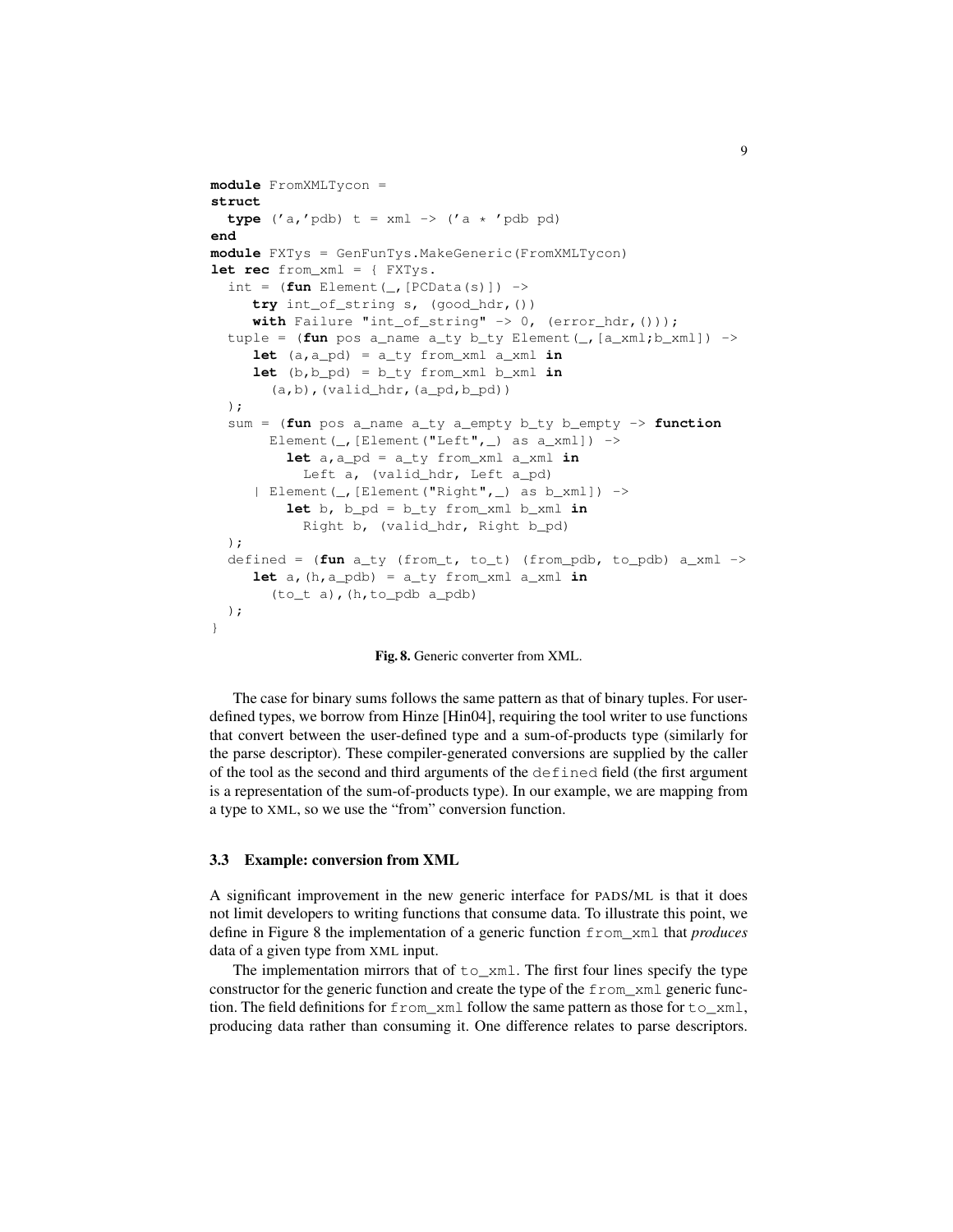The type constructor for  $from\_xml$  requires a parse descriptor along with the reconstructed data. But we discarded such descriptors when converting to XML, so we need to recreate them now. In most cases, we simply provide a place-holder valid hdr to indicate the data is error free. For the int field, however, we check that the string in the XML is a valid integer and report errors using the parse descriptor.

#### 3.4 Other generic functions

All our example tools are self contained in that they make no reference to other generic functions. Our framework, however, permits generic functions that depend on other generic functions, and even mutually recursive generic functions. The only limitation is that such functions must all share the same generic-function type constructor.

#### 3.5 Type representations

We now discuss the implementation of type representations, reusing the  $\pm \circ \times m$  generic function from above for an example. The tool developer implemented to\_xml as a record with one field for each type constructor. The end user specialized this generic function implementation to a particular PADS/ML type  $\tau$  by applying the specialize function to a representation of the type  $\tau$ . The expression specialize to  $\text{cm}$  has the polymorphic type

specialize to\_xml :  $('r, 'p)$  tyrep -> 'r -> 'p pd -> xml

Notice that the type constructor  $\sigma$  of  $\tau$  o\_xml is expressed implicitly in this type.

While the runtime provides the definition of the specialize function, it is the task of the compiler to produce the representation of the PADS/ML type  $\tau$ . Following Yang's approach [Yan98], we choose to represent each PADS/ML type  $\tau$  as a function that takes as an argument a generic function, (*i.e.,* a record of functions, each field specifying the behavior of the generic function for one type constructor) and selects the field of the generic function corresponding to  $\tau$ . If  $\tau$  is a simple type, that is all the type representation function need do. If  $\tau$  is a type constructor, the type representation function then applies the selected function to the representations of the arguments of the type constructor.

For example, the representation of the PADS/ML type (pint\*pint) is:

**fun** gf -> gf.tuple (**fun** gf -> gf.int) (**fun** gf -> gf.int)

This function takes a generic function  $\sigma f$  as an argument and selects the tuple field. Because tuples are type constructors with two arguments, the type representation function for the pair then applies this selected function to the type representation of the arguments, pint. This representation type function simply selects the int field from the generic function gf.

With this choice for the representation of types, the definition of the specialize function is trivial— it is just function application: fun gf ty  $\rightarrow$  ty gf. This one definition handles all generic functions and all type representations. In contrast, the compiler must generate a different type representation for each PADS/ML type in a description.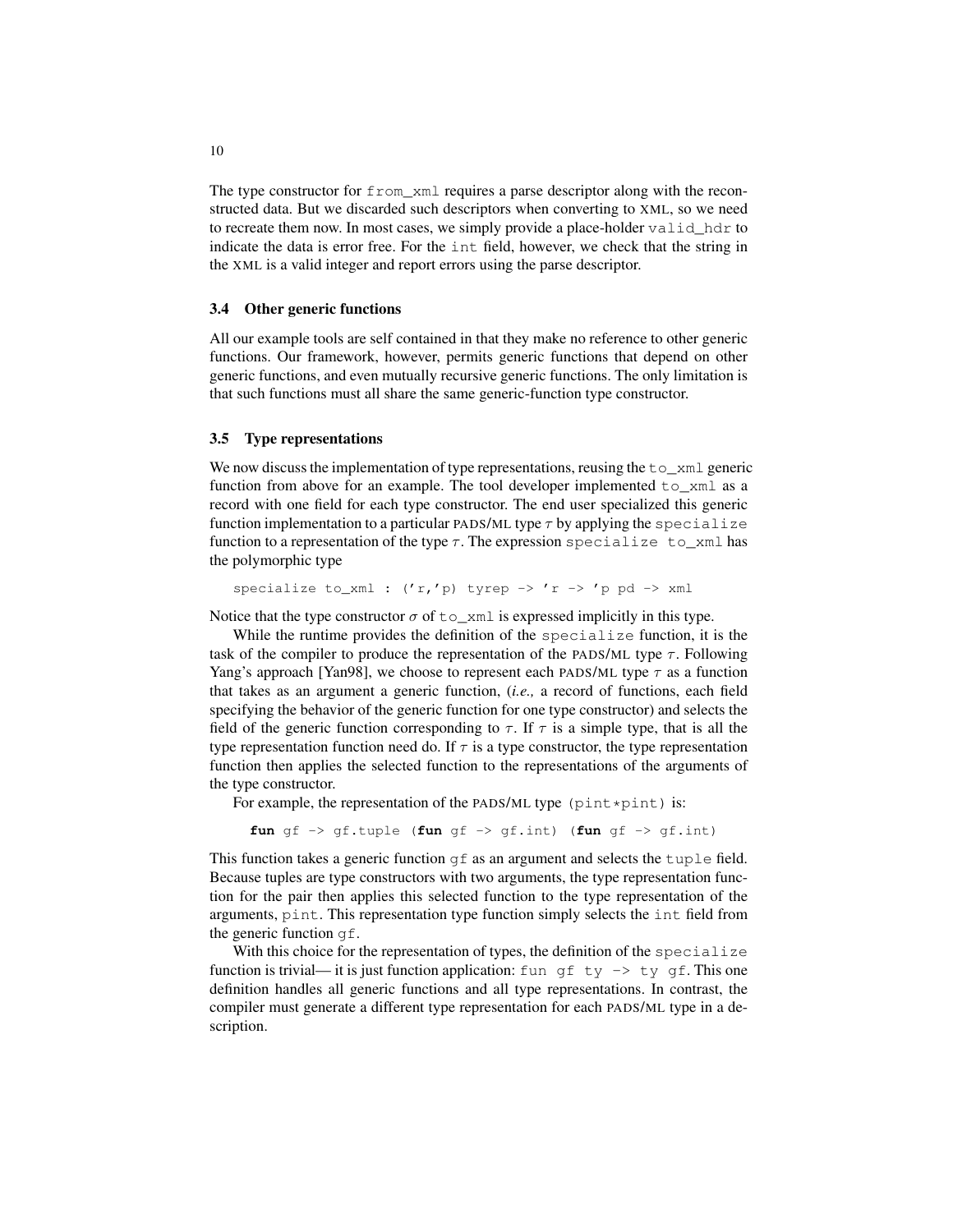```
type to_xml_record = {
  int : int -> unit pd -> xml
  tuple : 'a 'b 'p 'q. ('a,'p) type_rep -> ('b,'q) type_rep
              \rightarrow ('a * 'b) \rightarrow ('p pd * 'q pd) pd \rightarrow xml
  sum : 'a 'b 'p 'q. ('a,'p) type_rep -> ('b,'q) type_rep
              \rightarrow ('a,'b) sum \rightarrow ('p pd,'q pd) sum pd \rightarrow xml
  defined : 'a 'p 'u 'q. ('a,'p) type_rep -> ('a,'u) iso
                        \rightarrow ('p,'q) iso -> 'u -> 'q pd -> xml
}
and ('r,'p) type_rep = to_xml_record \rightarrow 'r \rightarrow 'p pd \rightarrow xml
                         Fig. 9. The type of to_xml.
```
The type system of OCAML ensures that the application of a generic function to a type representation will never go wrong, but getting our choice for type representations as functions to typecheck in OCAML takes a bit of engineering. To illustrate, we again turn to the to\_xml example. Figure 9 defines the type to\_xml\_record, which is the type of the generic function implementation  $\tau \circ \mathbf{x}$ ml. Notice that the record fields contain first-class polymorphic functions. This flexibility is essential because the representation of a PADS/ML type might need to apply the same field to several distinct types, *e.g.,* for a PADS/ML type containing more than one kind of tuple. Figure 9 also defines the type constructor  $type\_rep$ , which is the type of the representation of all PADS/ML types for the to\_xml generic function. As an example, the type of the representation of the the PADS/ML type (pint  $\star$ pint) is

to\_xml\_record  $\rightarrow$  int\*int  $\rightarrow$  (int\_pd\*int\_pd) pd  $\rightarrow$  xml which is just (int\*int, int\_pd\*int\_pd) type\_rep.

#### 3.6 Tool-independent type representations

The types in Figure 9 describe the to\_xml generic function very precisely; too precisely, in fact. Those types and the type representations built from them are specific to to  $x$ ml and could not be used for other generic function, for example, from  $x$ ml. To support a wide range of different generic functions, we follow Yang's approach and provide tool-*independent* type representations and record types, by abstracting away the pieces that are particular to each generic function. Specifically, we must abstract away the type constructor associated with the generic function.

Here we encounter a problem: abstracting over a type constructor requires support for higher-order polymorphism, a feature not provided in OCAML's core language. Therefore, we turn to OCAML's module system and use a functor to do the abstraction. Figure 10 shows a simplified excerpt of such a functor, MakeGeneric, provided by the PADS/ML runtime. This functor defines the type of the representation of PADS/ML types  $type$  rep and the type of the generic-function record for all generic functions associated with the type constructor  $t$ , passed as an argument to the functor. Conceptually, the types we described earlier in this section, to\_xml\_type, *etc.*, result from applying this functor, although in doing the abstraction, we added a parameter to the type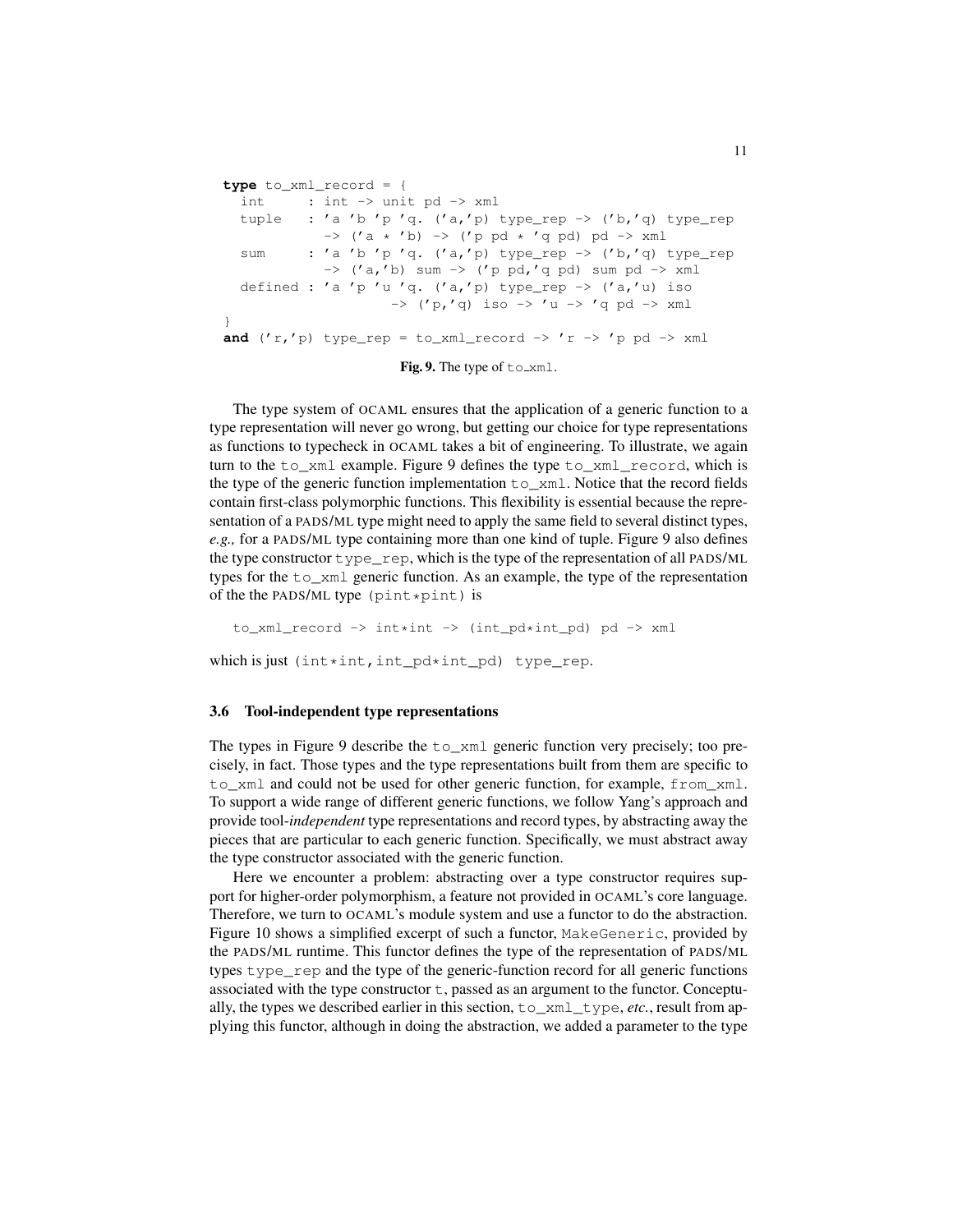constructor  $t$  so that a single instance of this functor will be able to express the necessary types for a wider range of generic functions. Note that we have simplified the presentation of this functor in the same way that we simplified  $\text{to\_xml}$  and  $\text{from\_xml}$  – specifically, we have left out a number of cases and the parameters to tuple and sum that provide full support for OCAML's records and variant types.

```
type 'a pd = pd\_hdr * 'a
type ('a, 't) iso = ('t -> 'a) * ('a -> 't)type ('l,'r) sum = Left of 'l | Right of 'r
module MakeGeneric(GenFunTycon: sig type ('r,'pdb,'s) t end) :
sig
  type ('r,'pdb,'s) gf_tycon = ('r,'pdb,'s) GenFunTycon.t
  type 's gf_record = {
   int : (int, unit, 's) gf_tycon;
    tuple : 'a 'b 'a_pdb 'b_pdb.
       ('a,'a_pdb,'s) type_rep ->
       ('b,'b_pdb,'s) type_rep ->
       ('a * 'b, ('a_pdb pd * 'b_pdb pd) pd, 's) qf_tycon;sum : 'a 'b 'a_pdb 'b_pdb.
       ('a,'a_pdb,'s) type_rep ->
       ('b,'b_pdb,'s) type_rep ->
       (('a,'b) sum, ('a_pdb pd,'b_pdb pd) sum pd, 's) gf_tycon;
    defined : 'a 'r 'a_pdb 'r_pdb.
       ('a,'a_pdb,'s) type_rep ->
       ('a,'r) iso \rightarrow ('a_pdb,'r_pdb) iso \rightarrow('r,'r_pdb,'s) gf_tycon;
  }
  and ('r,'pdb,'s) type_rep =
     's gf_record -> ('r,'pdb,'s) gf_tycon
end
```
Fig. 10. A simplified excerpt of the signature of functor MakeGeneric for making genericfunction types. This functor is located in the GenFunTys module, which is part of the PADS/ML runtime.

The issue of higher-order polymorphism arises in the definition of the representation of PADS/ML types as well because the representations reference the labels of the generic-function record. Hence, the definition of the representation of each PADS/ML type is given in a compiler-generated functor MakeTyrep, parameterized by the type of the generic function.

To summarize, the generic function infrastructure provided by PADS/ML has three main components: the function specialize and the functor MakeGeneric, defined once, and the functor MakeTyrep, which is generated for each PADS/ML type in a given description. A tool developer writing a generic function with associated type constructor  $\sigma$  uses the functor MakeGeneric to produce the type of the generic function that she must define. The user of the generic function uses the functor  $\text{MakeType}$ to produce a representation of the PADS/ML type suitable for use with that generic function.

12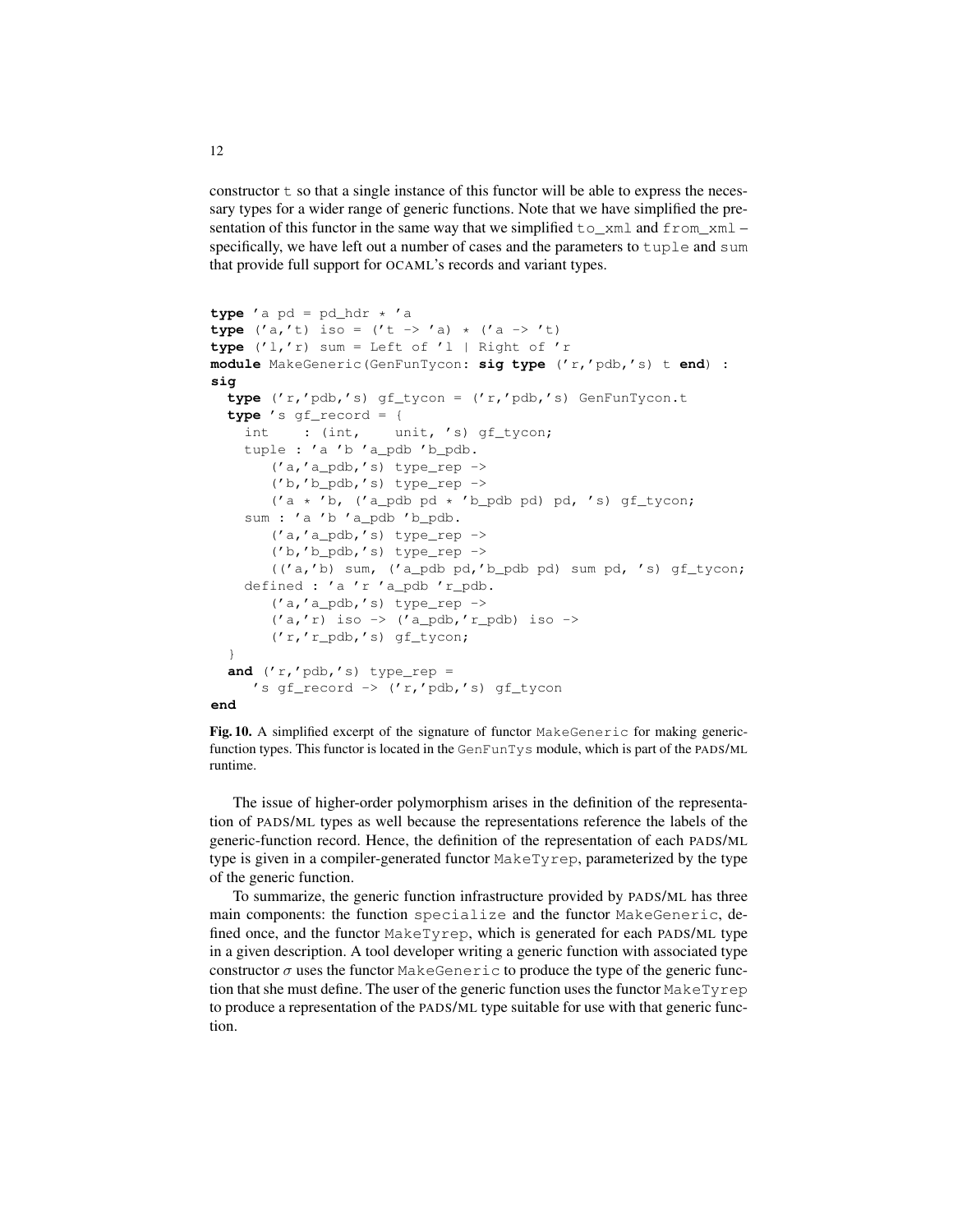```
('a, 'pdb, 's) consumer = 'a \rightarrow 'pdb Pads.pd \rightarrow 's('a, 'pdb, 's) product = 's -> 'a * ('pdb Pads.pdf)('a, 'pdb, 's) updater = 'a * 'pdb Pads.pd -> 'a * 'pdb Pads.pd
flatten : ('a,'pdb,(string * string) list) consumer
pretty_print : ('a,'pdb, string) consumer
summarize : ('a,'pdb, summary -> summary) consumer
to_xml : ('a,'pdb, xml list) consumer
decompress : ('a,'pdb,in_channel) producer
generate : ('a,'pdb, seed) producer
from_xml : ('a,'pdb, xml list) producer
clean : ('a,'pdb,unit) updater
```
Fig. 11. Classes of generic functions.

An apparent disadvantage of this functorized approach is that a given type representation can only be applied to one generic function – the one corresponding to the type constructor for which it was instantiated. However, this limitation is not as restrictive as it might seem. The type constructor at which a type representation is instantiated can be far more general than a single generic function and can encompass a family of functions using the extra type parameter 's. For example, Figure 11 shows how to rewrite the function types in Figure 5 in terms of only three generic function classes: consumers, producers, and updaters.

## 4 Case Studies

Converting ad hoc data to XML is only one of many possible applications of our generic function framework. In this section, we discuss two other uses of the framework.

#### 4.1 PADX/ML

In previous work [FFGM06], we reported on our experience designing and implementing PADX, a system for querying large-scale PADS data sources with XQuery [Kat04], a standardized query language for XML. PADX synthesizes and extends two existing systems: PADS/C and Galax  $[FSC+03]$ . With PADX, an analyst writes a PADS description of her ad hoc data, and the PADS/C compiler produces two software artifacts: an XML Schema that specifies the virtual XML view of the corresponding PADS data and a customized library for viewing it as XML. The resulting library is linked with the Galax query engine, permitting the analyst to query ad hoc data sources using XQuery.

We were pleased with PADX's functionality. The unified system gave us a standard, high-performance engine for querying ad hoc data without having to build one from scratch. We were frustrated, however, by the implementation and its limitations. We made substantial modifications to the PADS/C compiler to generate PADX's software artifacts, which required 1050 lines of Standard-ML, 2117 lines of C, and 350 lines of OCAML. The generated libraries were large, *e.g.,* the library for the Sirius description [FG05] was more than 7000 lines of C and used C macros extensively, making the code hard to understand and debug. Most significantly, the changes only supported PADX and were incomplete: PADX can map from PADS data to XML but not vice versa.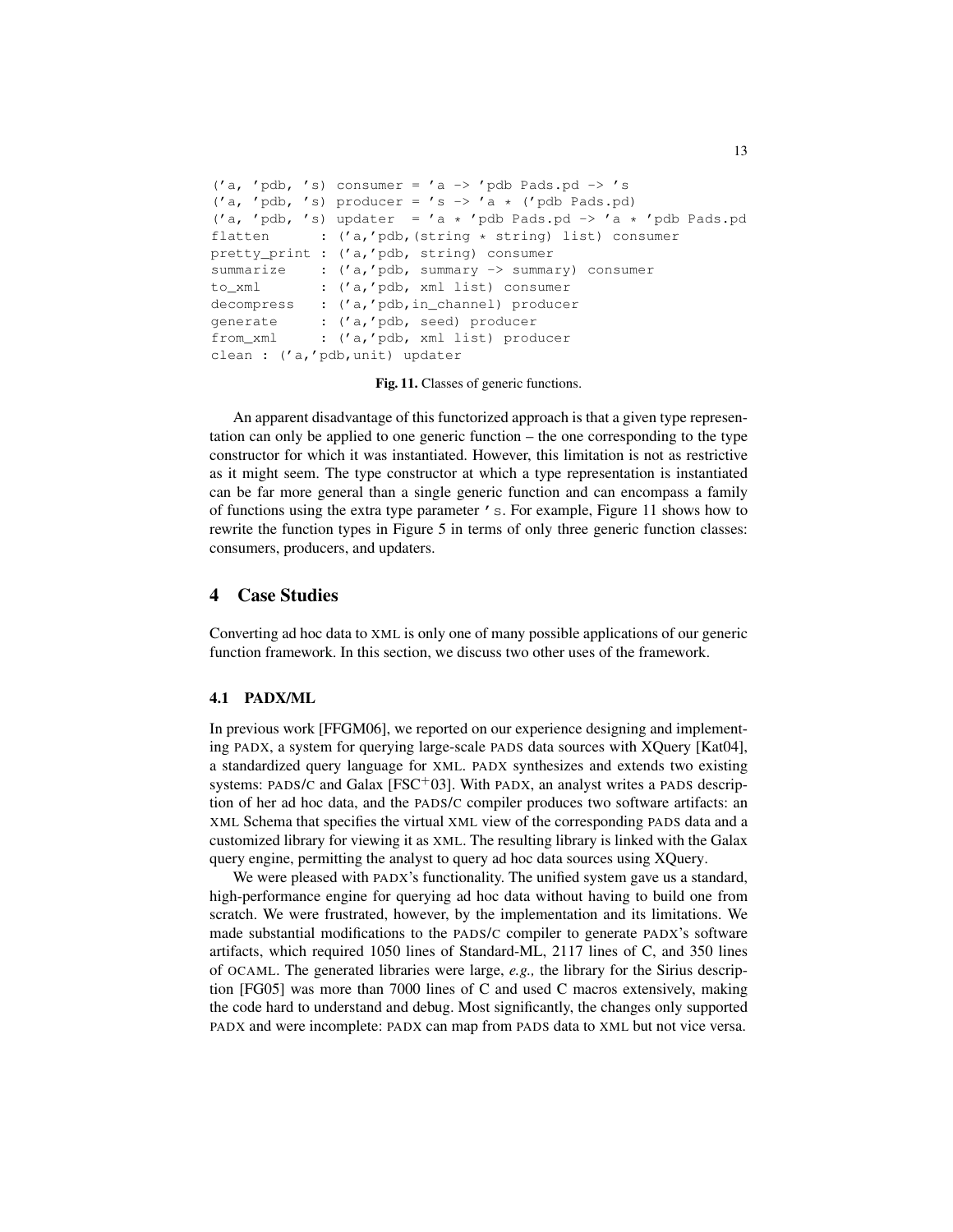Using the generic tool framework, the implementation of PADX/ML is more complete, simpler, and more flexible than that of PADX. The PADX/ML consumer tool maps PADS/ML representations and parse descriptors into values in Galax's abstract XML data model (XDM) (*i.e.,* sequences of elements and XML scalar values), and the PADX/ML producer tool does the inverse, enabling the output of XQuery expressions to be represented as PADS data. Together, the tools are implemented in only 884 lines of OCAML.

The PADX consumer yields a completely lazy tree, which permits the Galax query engine to cope with large-scale data more efficiently. Each XML element in Galax's XDM roughly corresponds to a node in the consumer's lazy tree. The consumer is lazy "all the way down", that is, the consumer does not parse a PADS element in a data source until its corresponding node in the XDM is forced. This laziness is important to query performance. For some queries, Galax can produce query plans that access a virtual XML source sequentially using memory bounded by the query size, not the data size. This optimization is only possible if the underlying data source is itself lazy.

The PADX producer maps values in the Galax XDM into PADS/ML. Given a producer specialized on a type and an XML value in the Galax XDM, the producer simply performs a pattern match on the XML value to map it into the corresponding PADS/ML value. When a match fails, a parse-descriptor header is returned, indicating a syntax error. To apply a producer, however, requires knowing the correspondence between an XML value and an extant, unparameterized PADS/ML type. This correspondence can be recovered by validating an XML value with respect to any PADS/ML-generated XML Schema, as each XML Schema type corresponds one-to-one with a PADS/ML type. If validation succeeds, the XML value is labelled with its corresponding XML Schema type. The compiler produces a meta-data table that given an XML Schema type name selects a specialized producer for the corresponding PADS/ML type.

We did make one modification to the PADS/ML compiler for PADX to generate the XML Schema for a PADS/ML specification. A generic type-consumer tool would avoid this problem, by permitting computation over any PADS/ML type, just like the generic value-consumer tool permits computation over the representations and parse descriptors of any PADS/ML value. No technical issue prevents us from providing a generic typeconsumer tool, but it is not yet implemented.

#### 4.2 Harmony

In our second case study, we use our generic infrastructure with the Harmony synchronization framework [PBF<sup>+</sup>]. An instance of Harmony takes as inputs two *replicas* containing data to be synchronized, an *archive* representing their last synchronized state, and a *schema* describing the set of well-formed replicas. Harmony's synchronization algorithm merges non-conflicting changes made to each replica relative to the archive and subject to the constraints expressed in the schema, and produces as outputs maximallysynchronized replicas (and an updated archive). Harmony instances exist for synchronizing browser bookmarks, calendars, address books, and structured documents.

To simplify the synchronization algorithm—in particular, the task of aligning and identifying the common data in each replica—Harmony's internal data model is unordered trees and not a richer model like XML. Working with unordered trees makes synchronization simpler, but introduces a "last-mile problem"—most data is not stored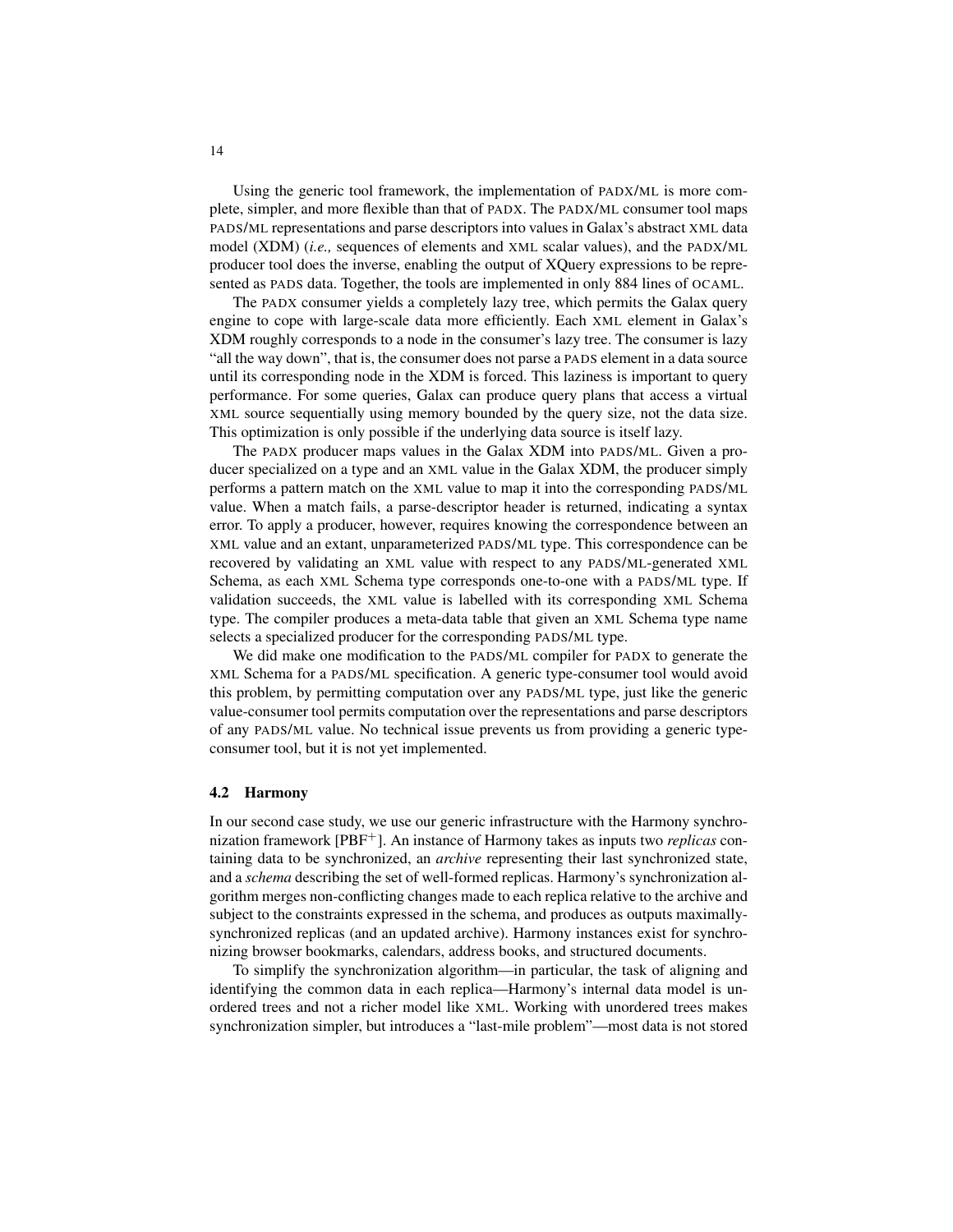```
{Section={indent={""},
          start_cmd={elt1={version={}},
                     elt2={"12.0"={}}}}}
```
Fig. 12. Cisco config command version 12.0 encoded as an unordered tree.

as unordered trees. Therefore, before the replicas can be processed using Harmony they need to be parsed, and likewise after synchronization, the updated replicas must be serialized to their original formats. Harmony currently relies on a collection of custom "viewers"—i.e., parsers and corresponding pretty printers—for a variety of on-disk formats (XML, CSV, iCalendar, and Palm Datebook) to bridge this gap. These viewers are not ideal, however, being tedious to write and difficult to maintain. Moreover, every new format requires its own custom viewer. A better solution is to use a generic tool to generate a viewer from a PADS description.

We have implemented generic tools for the unordered tree data model analagous to the to\_xml and from\_xml tools for XML. The generic consumer takes a PADS representation of a data value and yields a Harmony tree. The generic producer maps a Harmony tree back to a PADS representation. The representation of a data value as an unordered tree is determined by its type: base type values are represented as trees with a single child whose label encodes the value; records are represented as trees with a child for every field; a value belonging to a variant type is represented as a tree with a single child whose label is the tag; and lists are represented using a cons-cell encoding. Figure 12 shows how the Cisco line from the earlier example is represented as an unordered tree (writing "{" for internal tree nodes and "=" for subtrees).

These generic tools provide effective conduits between arbitrary on-disk representations of ad hoc data described in PADS and Harmony's internal data model. We plan to use them to build Harmony instances for several new data formats in the near future.

# 5 Discussion

Our generic programming framework combines two existing techniques: Yang's theoretical account of type-indexed values and their encoding in ML-like languages using the ML module system [Yan98], and Hinze's framework for generic programming using Haskell's type classes [Hin04]. We compare our work to these approaches in turn.

We make a number of improvements to Yang's original presentation. First, his theoretical encoding requires first-class polymorphism, which at the time was only available in the ML module system. Now that OCAML provides first-class polymorphism within records, his encoding can be expressed in a significantly more lightweight manner. Second, we have generalized his theoretical encoding to support the definition of generic functions based on other generic functions. Finally, Yang did not support user-defined recursive types, which we address using techniques based on Hinze's work.

While Yang's work showed how to implement generics in OCAML, Hinze's work is the most closely related in terms of the interface it provides to users and generic function developers. The essential difference between Hinze's framework and our own is that Hinze's solution works for Haskell, while ours is for OCAML. This difference manifests itself most notably in that Hinze uses Haskell's type classes to parameterize over type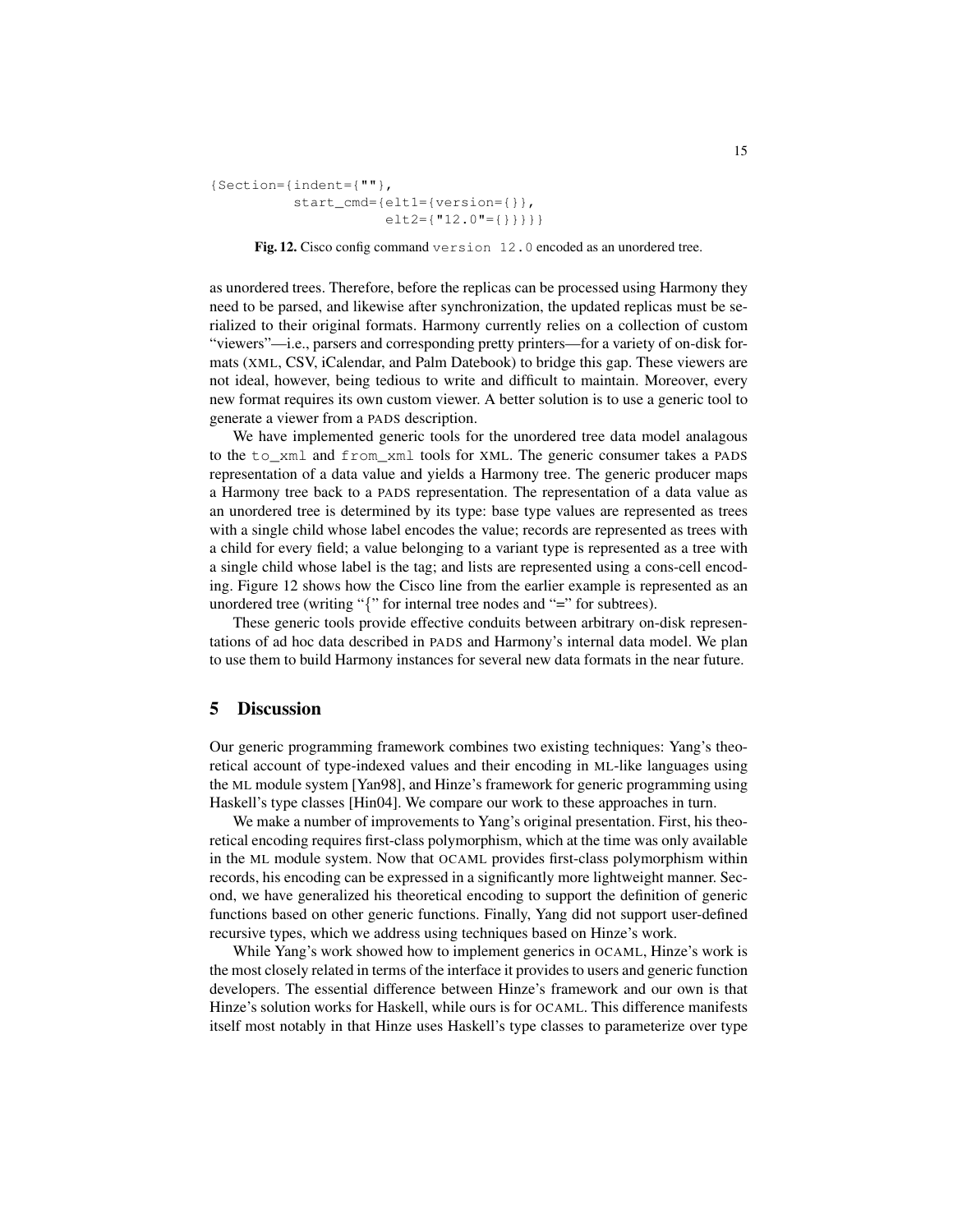constructors, and so he manages type representations implicitly as dictionaries. We use OCAML's module system for parameterization and our type representations must be passed explicitly, which provides more control over instantiation at the price of some syntactic overhead. An important practical but less essential difference is that we have adapted our system for use with PADS/ML, incorporating parse descriptors and requiring tools to implement a case for constrained types.

The "scrap-your-boilerplate" series of papers [LP03,LP04,LP05] presents another approach to generic programming in HASKELL. Recently, members of the Gallium project have added support for similar functionality to OCAML with the new camlp4 system [cam]. We refer readers to the SYB papers for a full comparison of SYB to other generic-programming approaches, including this one.

Shortly before this paper was ready for publication, Yallop [Yal07] and Karvonen [Kar07] published works on generic programming in ML. Due to lack of time to fully review their work, we offer only basic comparisons. Yallop's work uses camlp4 – an OCAML preprocessor – to extend OCaml with a deriving construct, similar to that found in Haskell. As Yallop points out in his conclusion, while this approach offers a convenient way to use the generic functions, it does not address the challenge of writing new generic functions, which is exactly the goal of the current work. Karvonen's work is more closely related in that it supports generic programming within ML itself, rather than in a preprocessor. However, Karvonen is working within the confines of Standard ML, which lacks recursive values and first-class polymorphism. Hence, the challenges he faces are somewhat different, as is his resulting solution.

The most direct contributions of the present work are both related to PADS/ML: the extension of PADS/ML's support for third-party development of type-directed tools and the description of two non-trivial tools built using this extension. However, both of these contributions have broader relevance. The latter, because PADX/ML and extended Harmony provide compelling examples of the applicability of generic programming techniques to real-world challenges. The former, because the generic programming framework that we present is relevant to OCAML developers in general, not just those interested in PADS/ML.

## Acknowledgments

We would like to thank the anonymous reviewers for their helpful comments on the paper and its organization.

## References

| [cam]  | Camlp4 - Gallium. http://brion.inria.fr/gallium/index.php/Camlp4.                      |  |
|--------|----------------------------------------------------------------------------------------|--|
| [Con]  | Gene Ontology Consortium. Gene ontology project. http://www.geneontology.org.          |  |
|        | [FFGM06] Mary Fernández, Kathleen Fisher, Robert Gruber, and Yitzhak Mandelbaum. PADX: |  |
|        | Ouerving large-scale ad hoc data with XOuery. In <i>PLAN-X</i> , 2006.                 |  |
| [FG05] | Kathleen Fisher and Robert Gruber. PADS: A domain-specific language for process-       |  |
|        | ing ad hoc data. In <i>PLDI</i> , 2005.                                                |  |